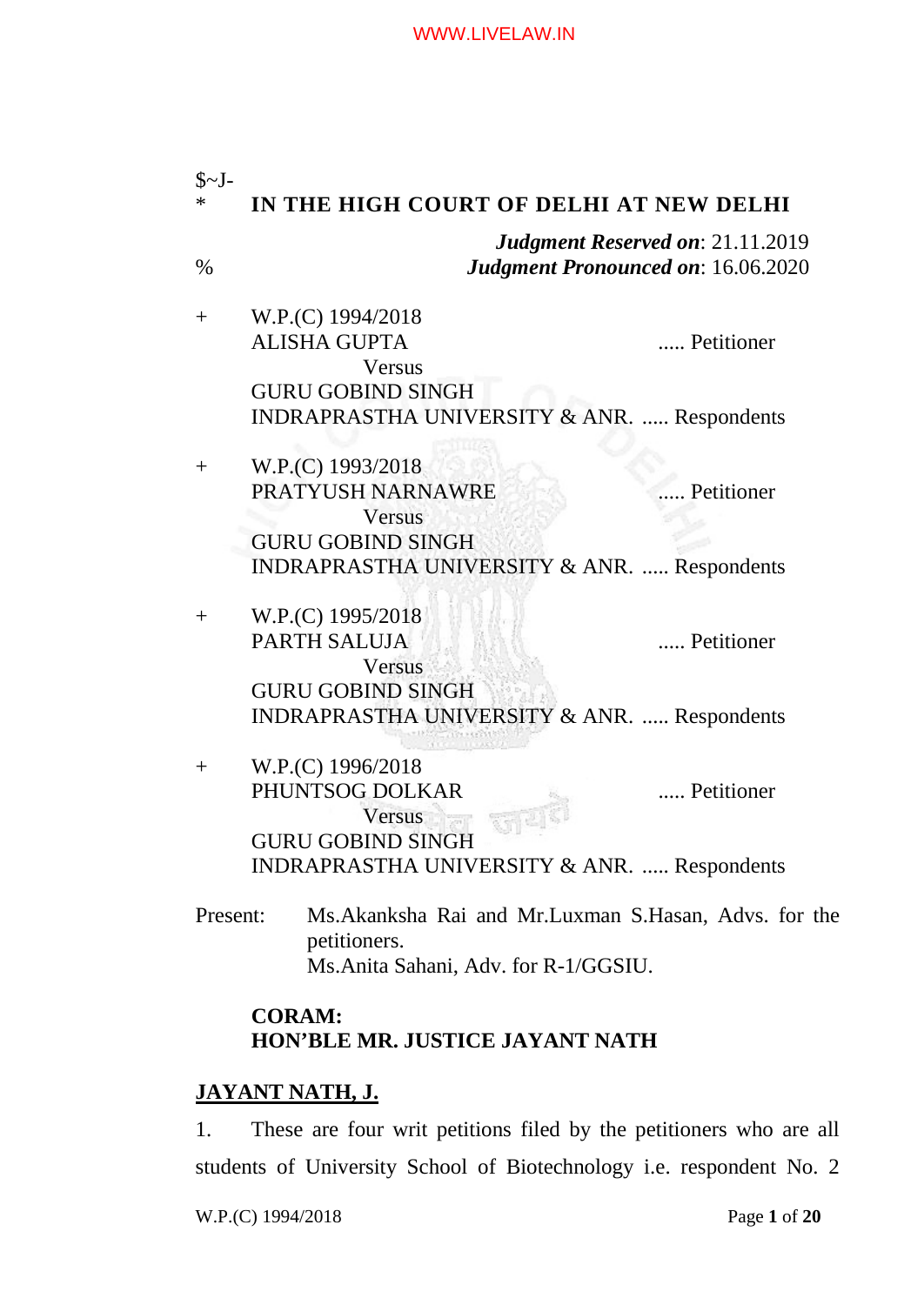affiliated with Guru Gobind Singh Indraprastha University/respondent No.1. They have approached this court praying for a direction to quash the order dated 30.01.2018 whereby they have been detained in the end term examination of November-December 2017 due to shortage of their attendance for the semester August to November, 2017. The facts of the four cases are more or less identical. The issues raised are also identical. The aforesaid four petitions are disposed of by this common judgment.

2. For the sake of convenience, facts of W.P. (C) 1994/2018 titled as *Alisha Gupta vs. Guru Gobind Singh Indraprastha University & Anr.* are being narrated in the present judgment.

3. This writ petition is filed by the petitioner seeking the following reliefs:-

"a) Issue a writ/direction of mandamus under article 226 of the constitution of India or other appropriate writ thereby quash/setaside the order/notice dated 30.01.2018 passed by the respondent no.2 in respect of the Petitioner; and

b) Issue a writ/direction of mandamus under article 226 of the constitution of India or other appropriate writ thereby promote the Petitioner to the  $6<sup>th</sup>$  Semester to attend the classes;"

4. The case of the petitioner is that she is a young 21 year old student doing Bachelor of Technology (B.Tech.) in Biotechnology with respondent No.2 which is affiliated with Guru Gobind Singh Indraprastha University/respondent No.1.

5. It is further stated that in the  $V<sup>th</sup>$  Semester after joining respondent No. 2 on 01.08.2017, the petitioner got seriously ill and had taken treatment from different doctors. Intermittently thereafter, she had been taking leave and could not attend classes due to her illness.

6. It is further pleaded that normally the lecturers used to disclose the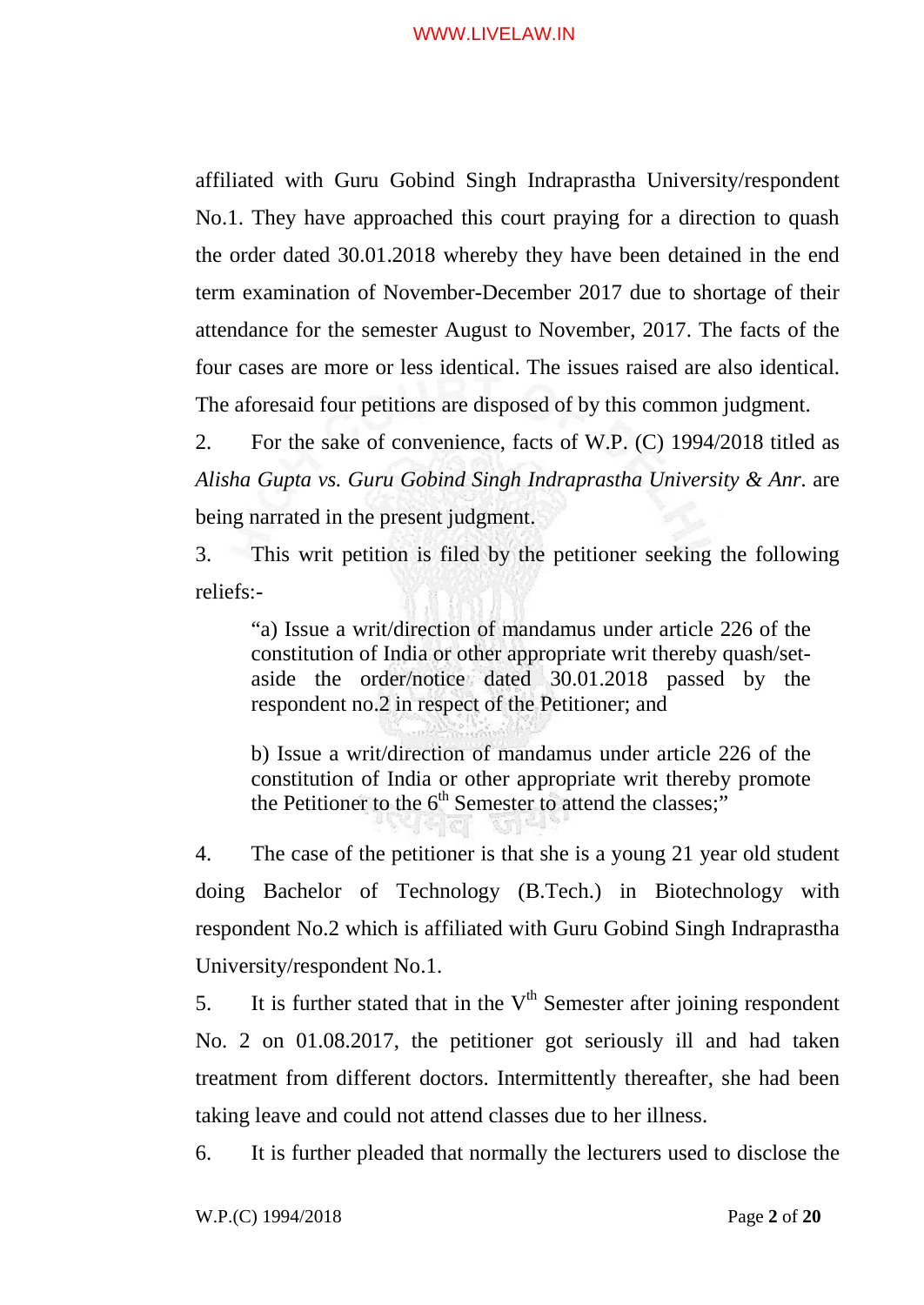attendance record of each batch to the students but in the whole  $V<sup>th</sup>$ semester, the attendance details were published only twice i.e. for the month of August, it was published at the end of September and the list for the months August to October was published on 10.11.2017. It is claimed that the final list showing the actual attendance details for the whole semester was never published/posted on the notice board and the petitioner and other students were never informed about the same.

7. It is further pointed out that under Clause 9.2 of the Ordinance of March 2015, the Dean of the School, etc. has to announce the names of all students who are not eligible to appear in the semester end term examination at least 5 calendar days before the start of the semester end term examination. It is stated that no such notification was ever issued before the semester end examination. Practical examinations for the  $V<sup>th</sup>$ semester were started on 13.11.2017. It is stated that a vague notice dated 28.11.2017 was placed on the board only 2-3 days prior to the theoretical examination which was to commence on 01.12.2017 which also did not mention that the students had been detained. It is an admitted fact that the attendance stipulation is 75%.

8. On 29.11.2017, the petitioner with four other students wrote a representation to the respondents with a request that they are falling short of the requisite attendance by a meagre margin. The reasons for the absence were pointed out including financial crisis, health issues and involvement in a number of co-curricular activities throughout the semester. There was no reply received by the petitioner or the other students. It is stated that the petitioner and other students were allowed to participate in the examination. It is also pointed out that the petitioner was forced to give an undertaking at the time of taking the said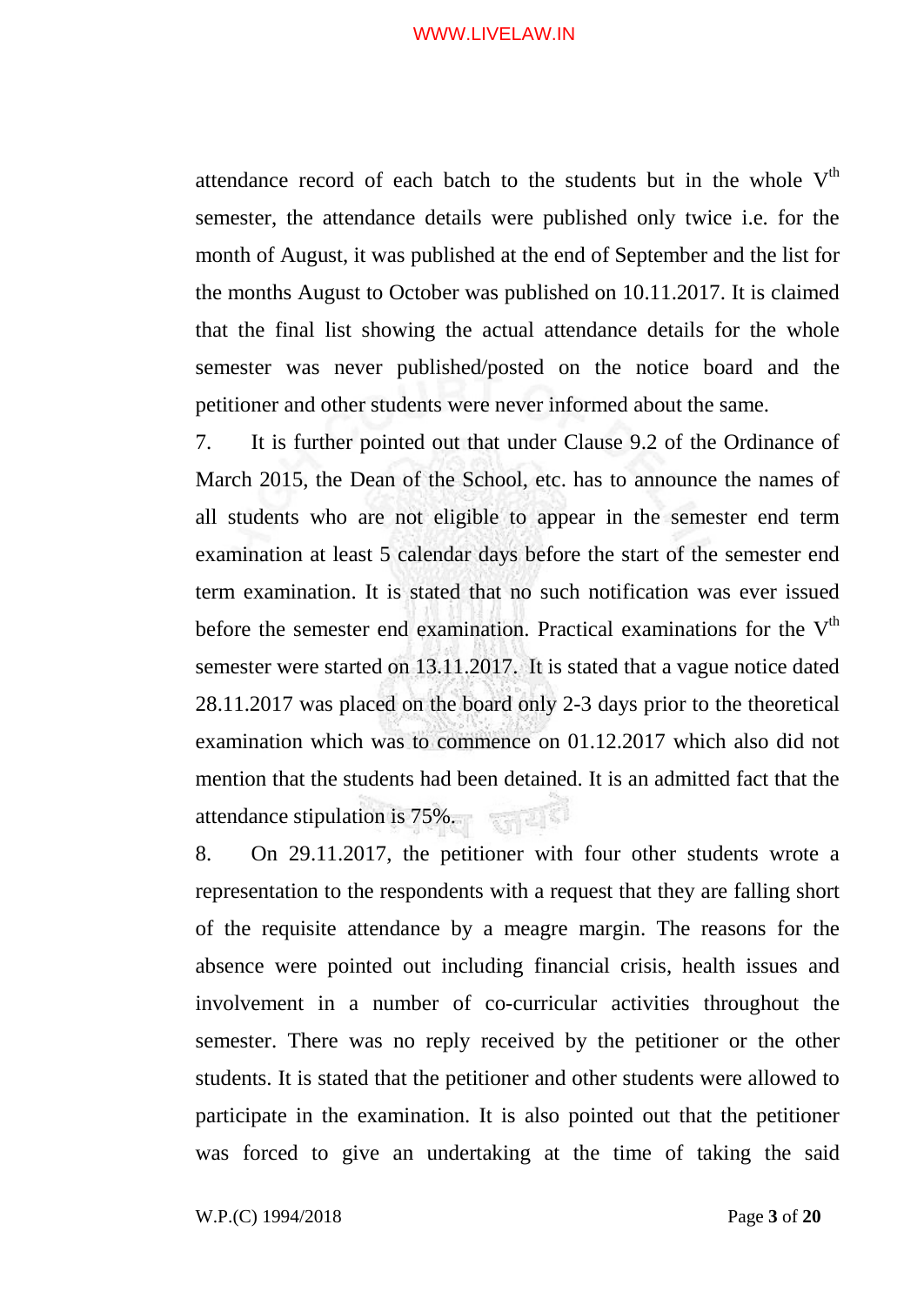examination that her admit card had been lost/misplaced/destroyed. Though, for the reasons best known to the administration, an admit card had not been issued to the petitioner. The petitioner and other students also attended the classes for the  $VI<sup>th</sup>$  semester from 08.01.2018 to  $31.01.2018$  as their names were on the attendance sheet of the VI<sup>th</sup> semester.

9. On 31.01.2018, the petitioner and other four students were surprised to get a notice dated 30.01.2018 stating that they were detained in the end term examination Nov.-Dec. 2017 due to shortage of attendance in the semester August 2017 to November 2017. It is further stated that they were required to seek re-admission in B.Tech. (Bio Tech.)  $V<sup>th</sup>$  semester.

10. It is the case of the petitioner that the impugned order dated 30.01.2018 is illegal, arbitrary and null & void. It is also contrary to Clause 9.2 of the Ordinance of March 2015 and is liable to be struck down.

11. It is further stated that the attendance of the petitioner and other students is only marginally below the stipulated 75%. The detail of the attendance that has been recorded is as follows:-

| S. No.   Name    |                         | Enrolment No. | Attendance |
|------------------|-------------------------|---------------|------------|
|                  |                         |               | $(\% )$    |
|                  | Parth Saluja            | 06316001315   | 68.5%      |
| 2.               | <b>Phuntsong Dolkar</b> | 00216001315   | 67%        |
| 3.               | Pratyush Narnawre       | 05916001315   | 65.4%      |
| $\overline{4}$ . | Sonam Dorjee            | 70116001315   | 65%        |
|                  | Alisha Gupta            | 05816001315   | 63.5%      |

12. Respondent No. 1-University has filed a counter affidavit. Reliance is placed on Clause 9 of Ordinance 11 to point out that a stipulation exists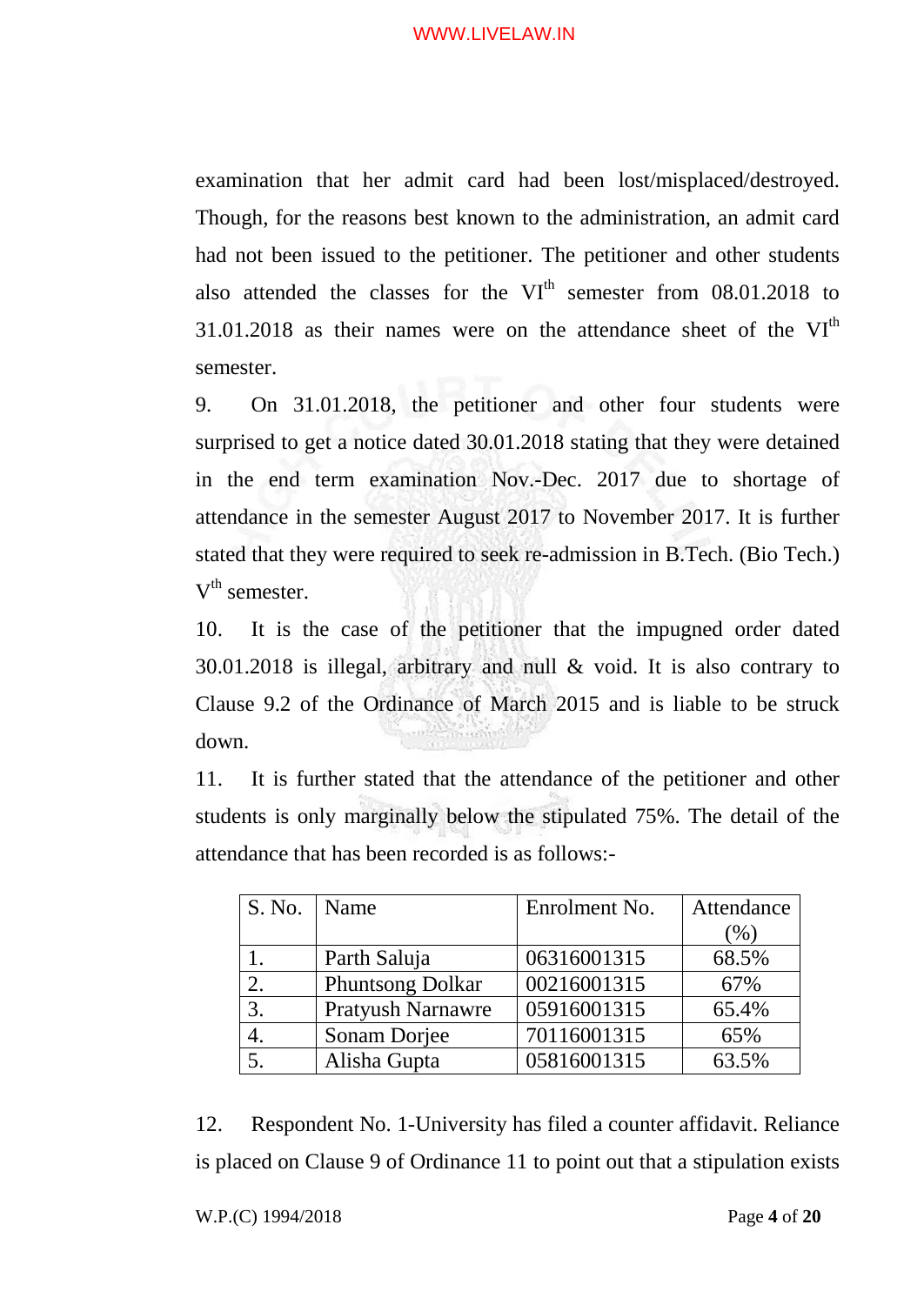for a minimum attendance of 75% in the aggregate of all the courses taken together in a semester with a discretion to the Dean of the School/Principal/Director to condone attendance shortage upto 5% for individual student for reasons to be recorded.

13. It is stated that the petitioner and other four students were very well aware of the status of their attendance. The allegation of non-display of notices is an afterthought. It is pointed out that the issue of attendance shortfall was informed by e-mail by the office of the Dean vide e-mail dated 20.09.2017 and 10.11.2017. Their parents were also sent individual letters by speed post on 09.09.2017 and 13.11.2017. A notice dated 09.11.2017 was also published where the students were advised to see their cumulative aggregate attendance. The practical exams were held and due to shortage of time, the students were allowed to appear in the practical exams starting 13.11.2017.

14. A notice dated 28.11.2017 was published in compliance with Clause 9 of Ordinance 11. The petitioner along with other students signed a representation to the Vice Chancellor on 29.11.2017 stating "Plea against detention due to shortage of attendance". Hence, it is stated that the petitioner and other students were fully aware that they were short of attendance and the notice of the Dean dated 28.11.2017 was effectively a notice of detention as per the provisions of Clause 9 of Ordinance 11.

15. It is further stated that the petitioner was not issued the admit card by the answering respondent based on the said notice. However, the petitioner clandestinely appeared in the  $V<sup>th</sup>$  semester on a false plea that she had misplaced her admit card.

16. The next semester commenced on 08.01.2018. The attendance sheet was carried forwarded from the previous semester and the name of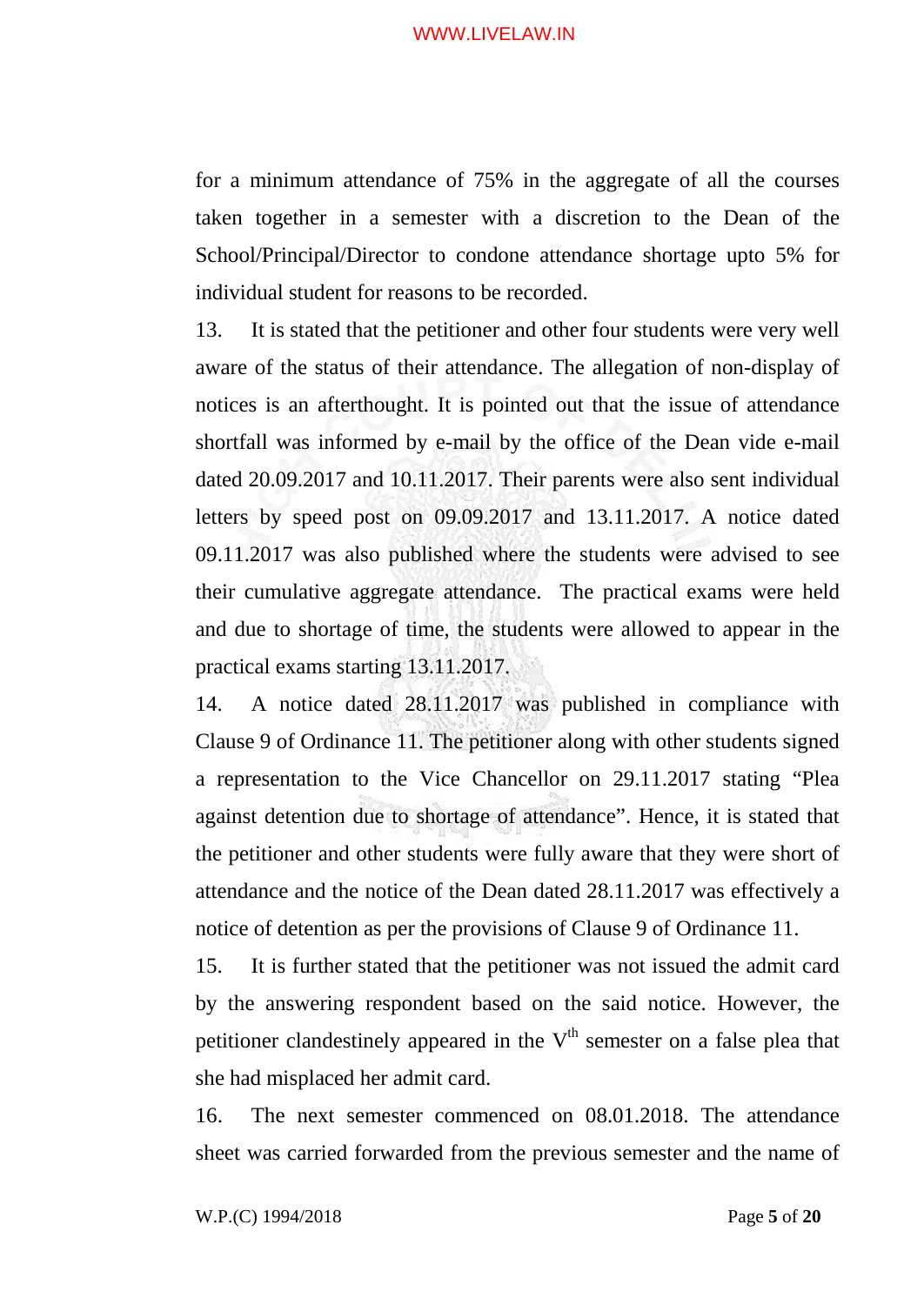the petitioner appeared in the attendance sheet. Hence, the petitioner started attending the classes. It was noticed by the teacher concerned that petitioner had been attending classes unauthorizedly. As soon as this fact came to the notice of the Dean of the School, the notice dated 30.01.2018 was put on the notice board that the petitioner was not allowed to attend the classes of the VI<sup>th</sup> semester and was asked to seek re-admission in the  $V<sup>th</sup>$  semester.

17. I may note that on 01.03.2018, this court noted that the petitioner has made out a prima facie case and irreparable loss and damage would be caused to her in case the operation of the impugned order dated 30.01.2018 passed by the respondent is not stayed as it would lead to loss of an entire academic year of the petitioner. This court stayed the operation of the impugned order dated 30.01.2018 and directed the respondents to permit the petitioner and other students to appear in the classes and the ensuing exams of the VI<sup>th</sup> semester.

18. On 22.11.2018, this court permitted the petitioner to appear in the VII<sup>th</sup> semester examination of B.Tech. (Biotechnology) which was to be conducted from 26.11.2018. Such participation was without prejudice to the rights and contentions of the parties and it was also clarified that it would not result in creating any equities whatsoever in favour of the petitioner. I am informed that the petitioners have also appeared in the VIII<sup>th</sup> semester exam and have completed the course. Their result has not been declared by the respondent

19. I have heard learned counsel for the parties.

20. Learned counsel for the petitioner has reiterated that there is complete non-compliance of Clause 9.2 of the Ordinance inasmuch as for the first time the petitioner was informed about the detention due to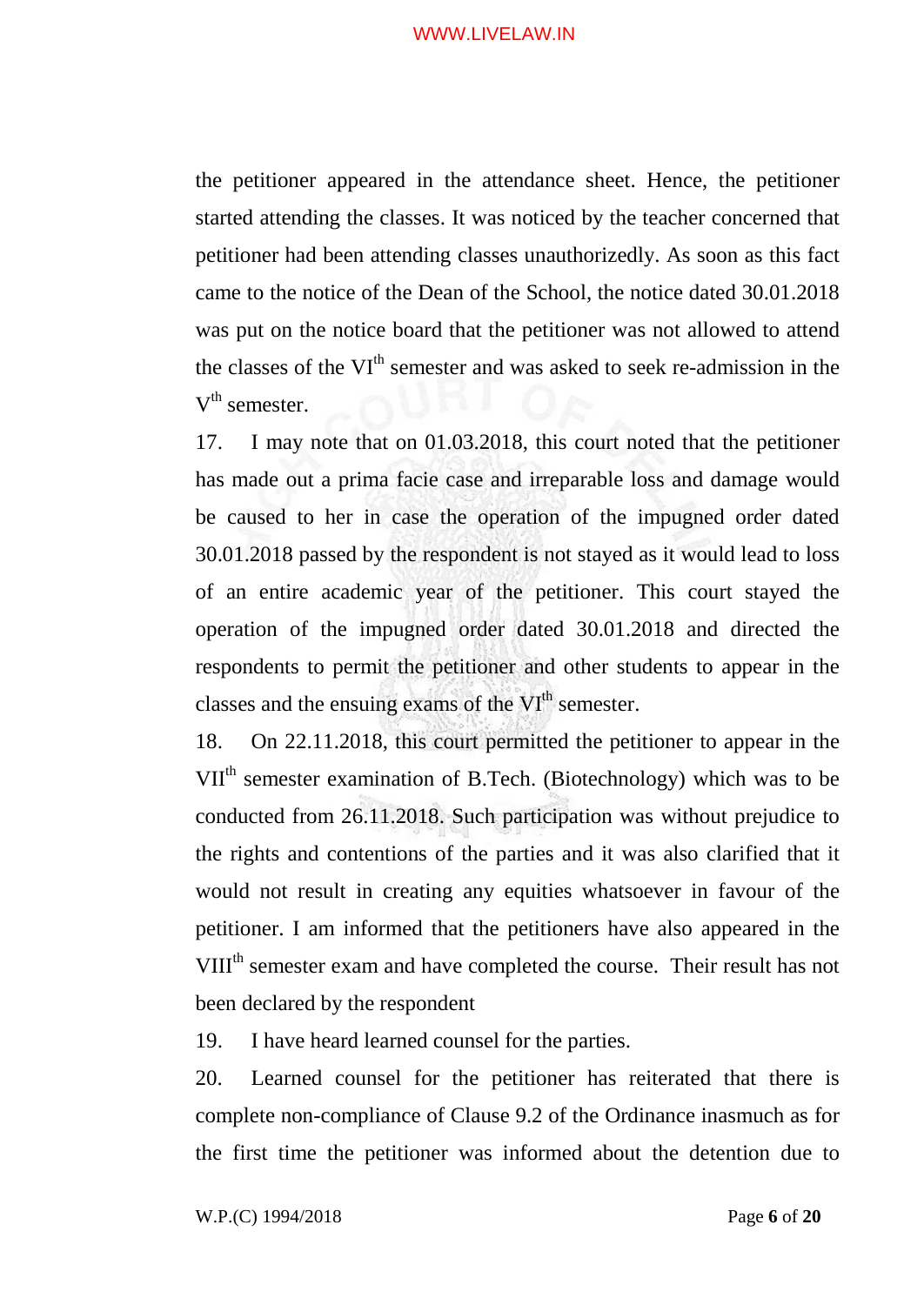shortage of attendance only after the classes of the VI<sup>th</sup> semester had commenced vide impugned notice dated 30.01.2018. There was no earlier information or notice stating that the petitioner and other students had been detained in the  $V<sup>th</sup>$  semester. Reliance is placed on the judgment of this court in the case of *Adarsh Raj Singh & Ors. Vs. Bar Council of India & Ors., MANU/DE/2359/2018*. It is reiterated that the impugned order dated 30.01.2018 is liable to be quashed.

21. Learned counsel appearing for respondent No.1 has reiterated that several notices were sent to the petitioner pointing out the shortage of attendance, details of which are stated in the counter-affidavit. It is also clear that on 29.11.2017, the petitioner and other students chose to send a representation pointing out that they have shortage of attendance. This representation was prior to commencement of the theoretical exams on 01.12.2017. It is further stated that no admit card was issued to the petitioner and other students but they manipulated and filed a false declaration that they have lost the admit cards to clandestinely appear in the  $V<sup>th</sup>$  semester examination. Reliance is placed on the judgments of this court in the case of *Ashutosh Bharti & Ors. vs. The Ritnand Balved Education Foundation & Ors., MANU/DE/0024/2005*, *Guru Gobind Indraprastha University vs. Naincy Sagar & Anr.* in LPA 713/2019 dated 19.11.2019 and *Guru Gobind Indraprastha University vs. Ram Narayan Tiwari & Anr.* in LPA 625/2017 dated 07.12.2018 to support the contention that where the attendance is short, no concession can be given to the students.

22. I may first look at the Ordinance which governs the issue of attendance. Clause 9 of Ordinance 11 reads as follows:-

"9.1 A student shall be required to have a minimum attendance of 75% in the aggregate of all the courses taken together in a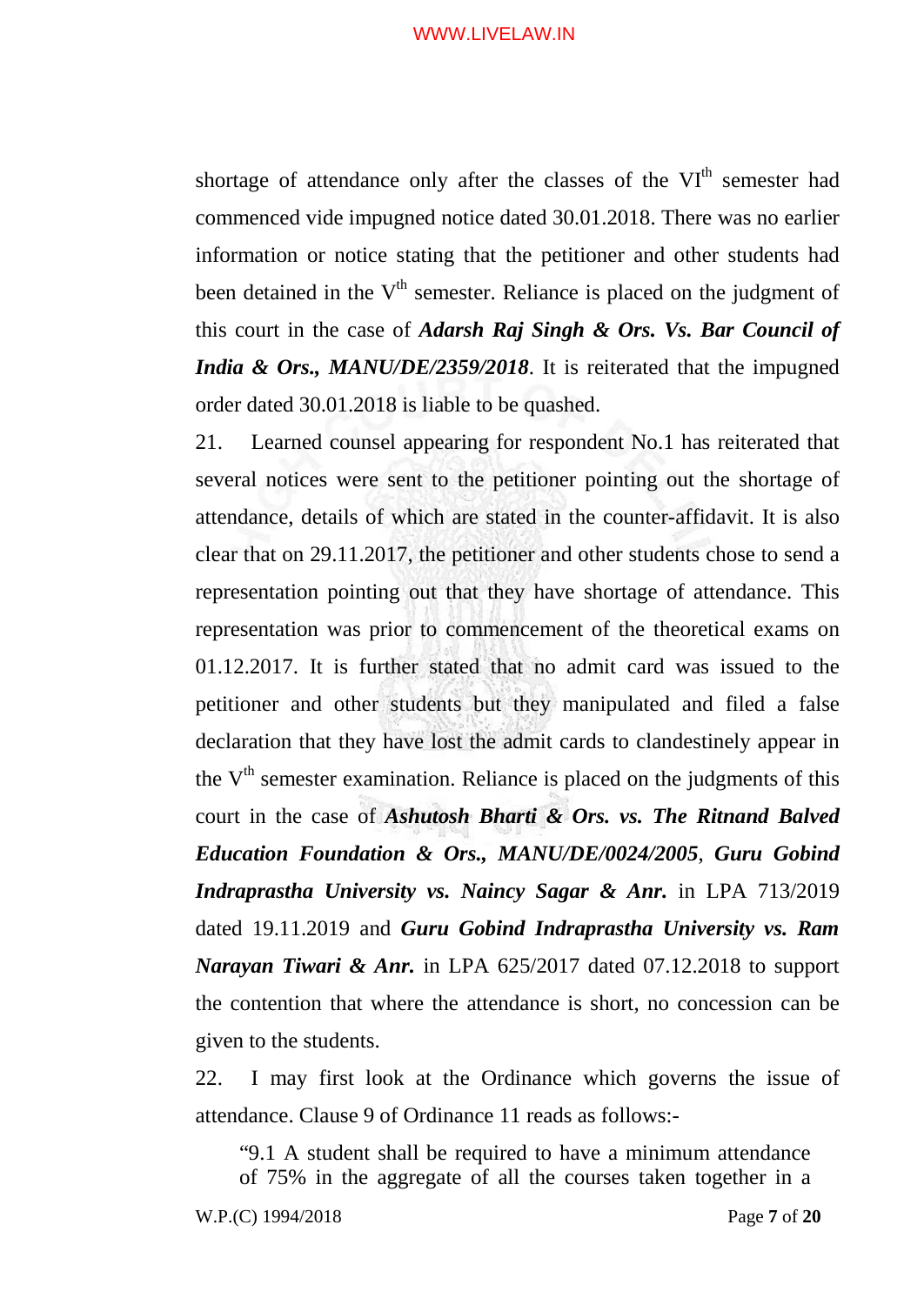semester, provided that the Dean of the School in case of University Schools and Principal / Director in case of University maintained / affiliated institutes may condone attendance shortage upto 5% for individual student for reasons to- be recorded. However, under no condition, a student who has an aggregate attendance of less than 70% in an semester shall be allowed to appear in the semester term end examination. Additional (not decreasing the provisions above) attendance requirement may be specified by Syllabi and Scheme of Teaching and Examination. For programmes regulated by a statutory regulatory body, if the statutory regulatory body provides for any specific guideline for attendance, the same shall be applicable as approved by the Board of Studies of the concerned school.

9.2 Student who has been detained due to shortage of attendance shall not be allowed to be promoted to the next academic year or semester and he/she will be required to take re-admission and repeat all courses of the said semester with the next batch of Students. The University Enrolment number of such student shall however remain unchanged and he or she shall be required to complete the programme in a maximum permissible period as mentioned in clause 4.3. Dean of the School /Director / Principal shall announce the names of all such students who are not eligible to appear in the semester term end examination, at least 5 calendar days before the start of the examination and simultaneously intimate the same to the Controller of Examinations.

9.3 In ease any detained student appears in the semester / supplementary examination, his / her result shall be treated as null and void."

23. A perusal of the above clause of the Ordinance shows that a student is required to have a minimum attendance of 75% in the aggregate of all the courses taken together in a semester. 5% attendance shortage can be waived by the concerned official for reasons to be recorded. A student who is detained due to shortage of attendance is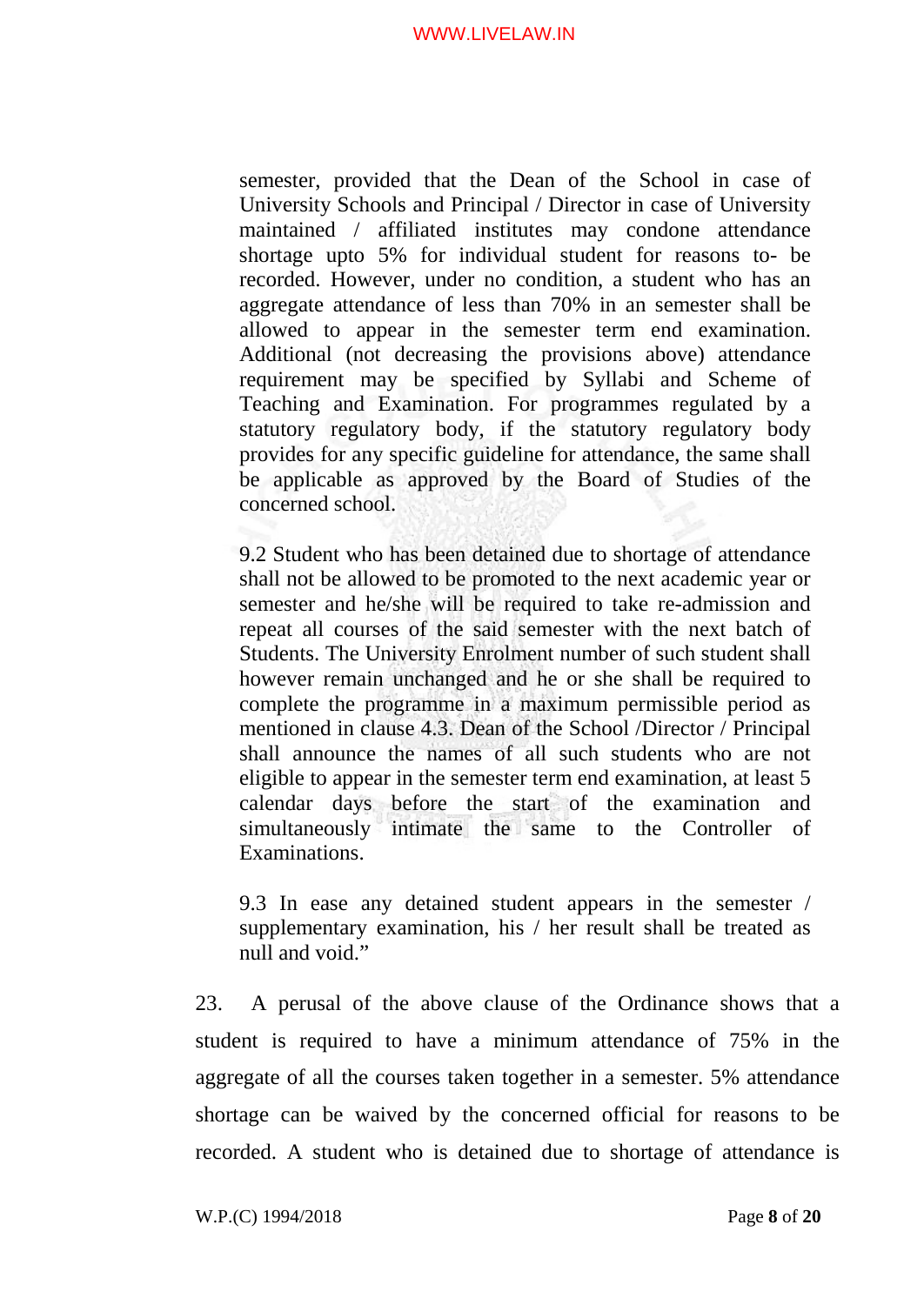required to take re-admission and repeat all the courses of the said semester with the next batch of students. It is also clearly stated that the Dean of the School/Director/Principal shall announce the names of all such students who are not eligible to appear in the semester term end examination at least 5 calendar days before the start of the examination and also intimate the same to the Controller of the examination.

24. It is true that adherence to the attendance norms stipulated has to be strictly followed. In this context reference may be had to some of the judgments relied upon by the learned counsel for the respondent. In *Guru Gobind Indraprastha University vs. Ram Narayan Tiwari & Anr. (supra)*, the Division Bench of this court held as follows:-

"15. Despite coming to the above conclusion, the learned Single Judge observed that since the college had "slumbered over the matter and did not take any action" and admittedly did not communicate the results of his compartment exam to the University till December 2016, the contention of the Appellant that there could be no equity in his favour was "a misunderstood argument in the facts of the instant case." Relying on the judgment of the Supreme Court in *Sanatan Gauda v. Berhampur University (1990) 3 SCC 23*, *Miss Sangeeta Srivastava v. Prof. U.N. Singh AIR 1980 Del 27* and *Rajendra Prasad Mathur v. Karnataka University AIR 1986 SC 1448,*  the learned Single Judge held that the Appellant-University was estopped from cancelling the admission of Respondent No. 1 and that he should be allowed to complete the B. Tech course since he had, by the time of disposal of the writ petition, completed more than 50% of the course having being successfully appeared for 3 semesters having 60% marks.

xxx

28. Consequently, this Court is of the view that in matter of such nature, there could be no question of equitable estoppel coming to the aid of the student. Ms. Sikri, learned counsel for the Appellant, has drawn the attention of the Court to the judgment in *Maharashi Dayanad University v. Surjeet Kaur*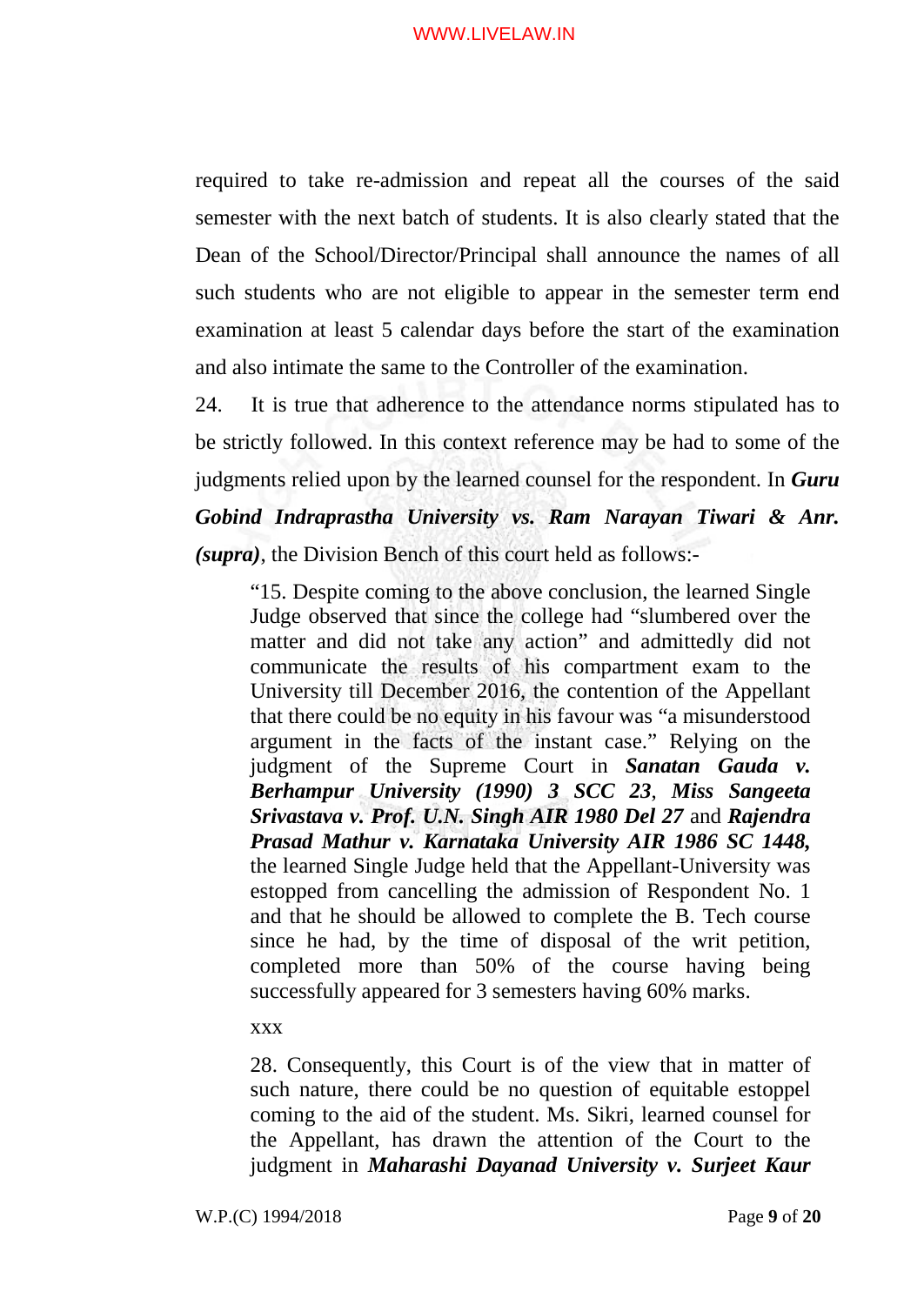*(2010) 11 SCC 159* where the Supreme Court observed, in matters concerning admission to academic institutions, in paras 18 and 19 as under:

18. There can be no estoppel/promissory estoppel against the Legislature in the exercise of the legislative function nor can the Government or public authority be debarred from enforcing a statutory prohibition. Promissory estoppel being an equitable doctrine, must yield when the equity so requires. (vide *Dr. H.S. Rikhy v. The New Delhi Municipal Committee AIR 1962 SC 554; M.I. Builders Pvt. Ltd. v. Radhey Shyam Sahu (1999) 6 SCC 464; Shish Ram v. State of Haryana (2000) 6 SCC 84; Chandra Prakash Tiwari v. Shakuntala Shukla (2002) 6 SCC 127; I.T.C. Ltd. v. Person Incharge, AMC, Kakinada AIR 2004 SC 1796; State of U.P. v. Uttar Pradesh Rajya Khanij Vikas Nigam Sangharsh Samiti (2008) 12 SCC 675; and Sneh Gupta v. Devi Sarup (2009) 6 SCC 194*).

19. On the other hand, the conduct of the respondent was such that even though she had no statutory right or any vested right to pursue her B.Ed. course, the mistake on the part of the appellant to allow her to appear in the examination cannot be by any logic treated to be a conduct of the appellant to confer any such right on the respondent. The rules and regulations cannot be allowed to be defeated merely because the appellant erroneously allowed the respondent to appear in the B.Ed. examination. The records reveal that the respondent did not challenge the cancellation of her results in respect of 1995 examination. The said order attained finality. Respondent straightaway approached thDistrict Forum in the year 2000 for the conferment of B.Ed. degree in pursuance of the examinations conducted under the Notification dated 16.3.1998. This, in the opinion of the court, was a totally misdirected approach and the District Forum fell into error by granting the relief."

25. Similarly, reference may be had to another judgment of a Division Bench of this Court in the case of *Guru Gobind Singh Indraprastha University vs. Naincy Sagar & Anr. (supra)* where the court held as

W.P.(C) 1994/2018 Page **10** of **20**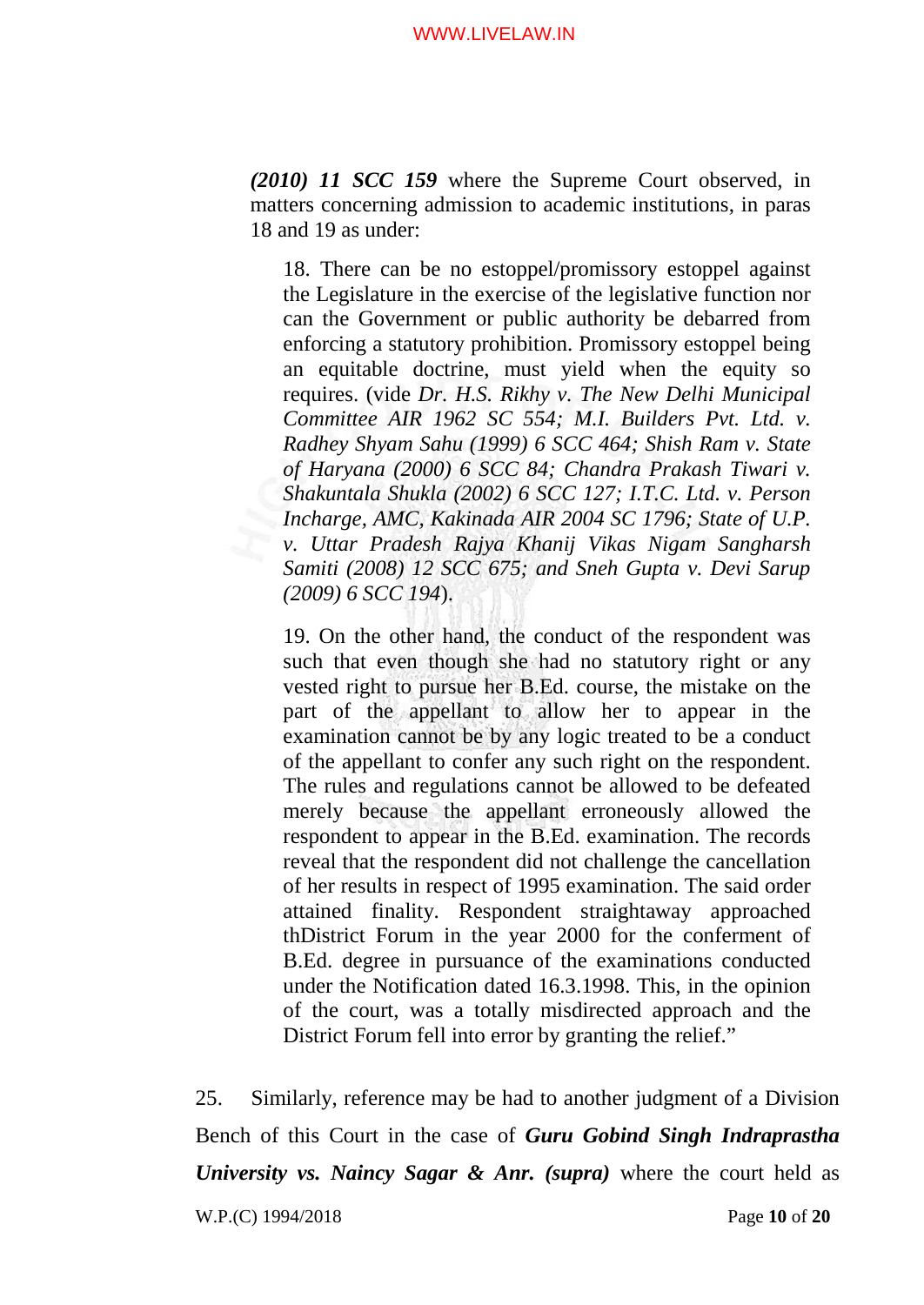follows:-

"27. The importance attached to attendance in classes in a professional course like BA LLB/BBA LLB cannot be overstated. There are a line of decisions of the Supreme Court and the High Courts, where it has been opined that fixation of qualifying standards including minimum percentage of attendance is a matter which is best left to expert academic bodies and courts should be slow to interfere in such policy matters unless the decision taken is patently and palpably arbitrary, illegal or in violation of the Constitution of India. Once an academic body has decided on a minimum percentage of lectures that a student must attend at every stage or in the aggregate, then courts must shows deference to the said decision as the presumption is that being an expert in the field, the body has applied its mind before prescribing an eligibility criteria. {Refer: Ashutosh Bharti v. Ritnand Balved Education Foundation reported as **MANU/DE/0024/2005**, Siddharth Kaul and Ors. v. Guru Gobind Singh Indraprastha University [**W.P.(C) 7610/2011, decided on 02.12.2011],** University Grants Commission and Anr. v. Neha Anil Bobde (Gadekar) reported as **2013 (10) SCC 519** and Prateek Singhal v. National Testing Agency & Anr. reported as **2019 SCC OnLine 10873**}

28. As noted above, no specific challenge has been laid by the respondents/students to the legality or validity of Clause 9.1 that prescribes a minimum attendance of 70% in the aggregate of all the courses taken together in a semester. All the same, it needs to be emphasized that an integrated LL.B course being a professional course, students must ensure regular attendance in classes and those who do not satisfy the minimum required percentage of attendance, will be held ineligible for promotion to the next academic year. We can do no better than advert to several authoritative decisions of the Supreme Court and of the High Court on this aspect including Baldev Raj Sharma v. Bar Council of India & Ors. **1989 Supp.(2) SCC 91**; Bar Council of India & Anr. V. Aparna Basu Mallick & Ors. **1994 (2) SCC 102**; S.N. Singh v. Union of India **106 (2003) DLJ 329**; Kiran Kumari v. University of Delhi and Ors. **[W.P.(C) 9143/2007];**  Sukriti Upadhyaya (supra) and Chaudhary Ali Zia Kabir (supra). In Kiran Kumari (supra), a Division Bench headed by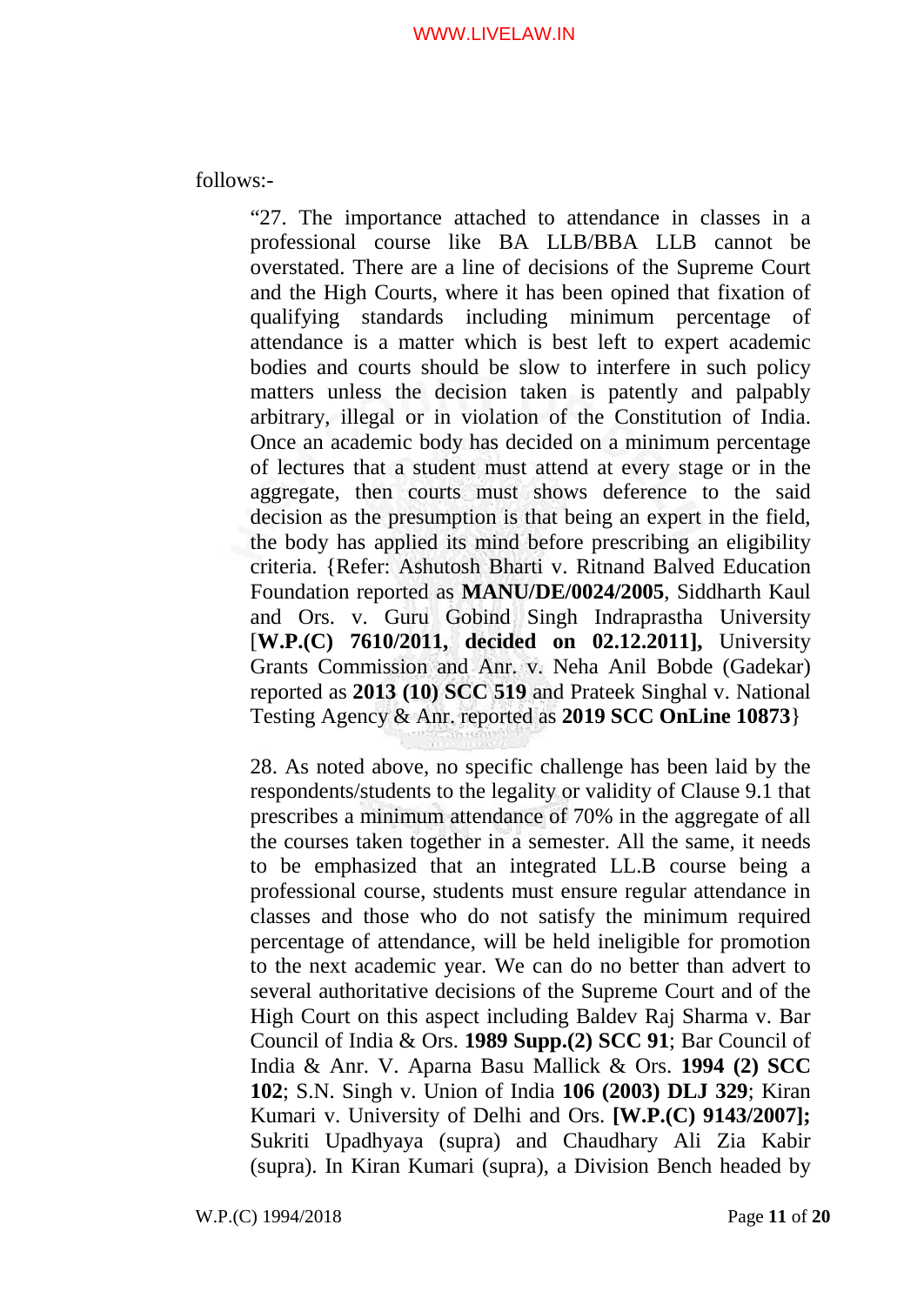Hon"ble the Chief Justice T.S. Thakur, as his Lordship then was, had expressed the following view: xxx"

26. However, Clause 9.2 of the Ordinance has a stipulation that is relevant i.e. the names of all students who are not eligible to appear in the semester term examination shall be announced at least 5 calendar days before the start of the examination. Was this stipulation followed?

27. In the present case admittedly, the practical exams commenced on 13.11.2017. It is an admitted fact that the petitioner was allowed to give the practical exams on account of the fact that till then, attendance record had not been finalised. The respondent states that this was done on a "provisional basis, subject to finalization of the attendance".

28. It is no doubt claimed by the University that on 13.11.2017, they sent a letter to the father of the petitioner pointing out that there is shortage of attendance of the petitioner for August-October 2017. It was further stated that if the total attendance of all the subjects falls below 75%, the petitioner will not be allowed to appear in the examination. This letter merely informed the attendance of the petitioner for a period from August-October 2017.

29. The main notice which is relied upon by the respondent to claim that the petitioner was communicated about the fact that she is being detained in the  $V<sup>th</sup>$  semester for shortage of attendance is a notice dated 28.11.2017. This notice was put on the notice board. It is stated that this notice is in compliance of Clause 9 of Ordinance No. 11. The same reads as follows:-

### "NOTICE

Following students are short of the requisite attendance for the end term examination, 2017

W.P.(C) 1994/2018 Page **12** of **20**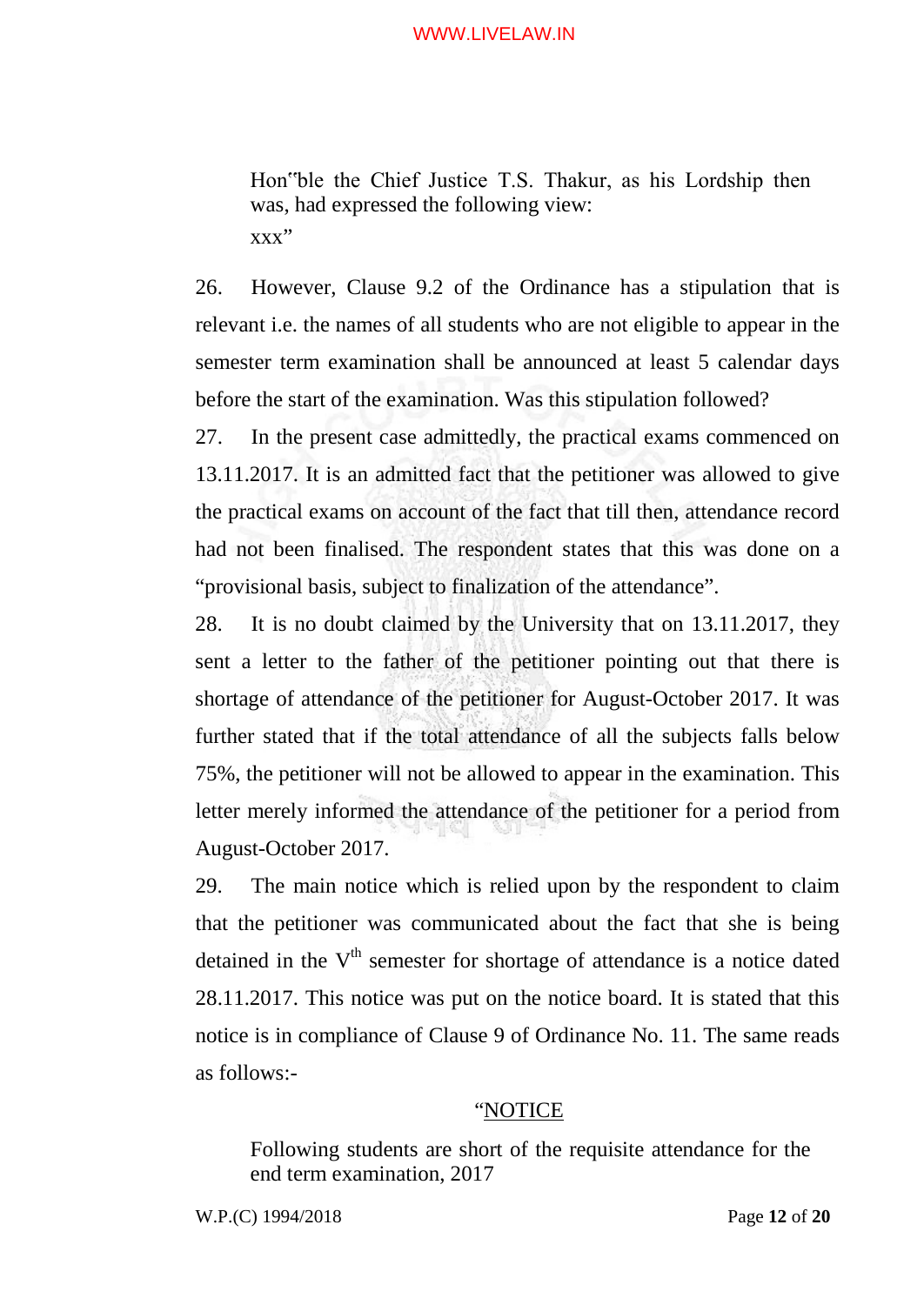xxx B.Tech.  $3<sup>rd</sup>$  Year 1. …. 2. Alisha Gupta, Enrollment No. 05916001315 xxx Sd/-

(Prof. N. Raghuram) Dean University School of Biotechnology)"

30. Can it be said that this notice issued by the respondent No. 1 complies with Clause 9 of the Ordinance? A perusal of the notice dated 28.11.2017 shows that it only states that the students whose names are stated in the notice are short of attendance. It does not state that they are being detained in the said  $V<sup>th</sup>$  semester. Further, the notice was issued on 28.11.2017 whereas admittedly the practical exams had begun on 13.11.2017. Hence, the notice was also issued much after the commencement of examination.

31. Clause 9.2 of the Ordinance as already noted above clearly stipulates that the Dean of the School/Director/Principal shall announce the names of all such students who are not eligible to appear in the semester term end examination at least 5 calendar days before start of the examination and simultaneously intimate the same to the Controller of the examination.

In my opinion, the notice dated 28.11.2017 is not in compliance of Clause 9.2 of the Ordinance. Firstly, it does not inform the students that they are being detained and are not eligible to appear in the  $V<sup>th</sup>$  semester term end examination. There is no such statement in the said notice. Secondly, the notice was also much after the exams had already begun. The practical exam began on 13.11.2017. The theoretical exam was to

W.P.(C) 1994/2018 Page **13** of **20**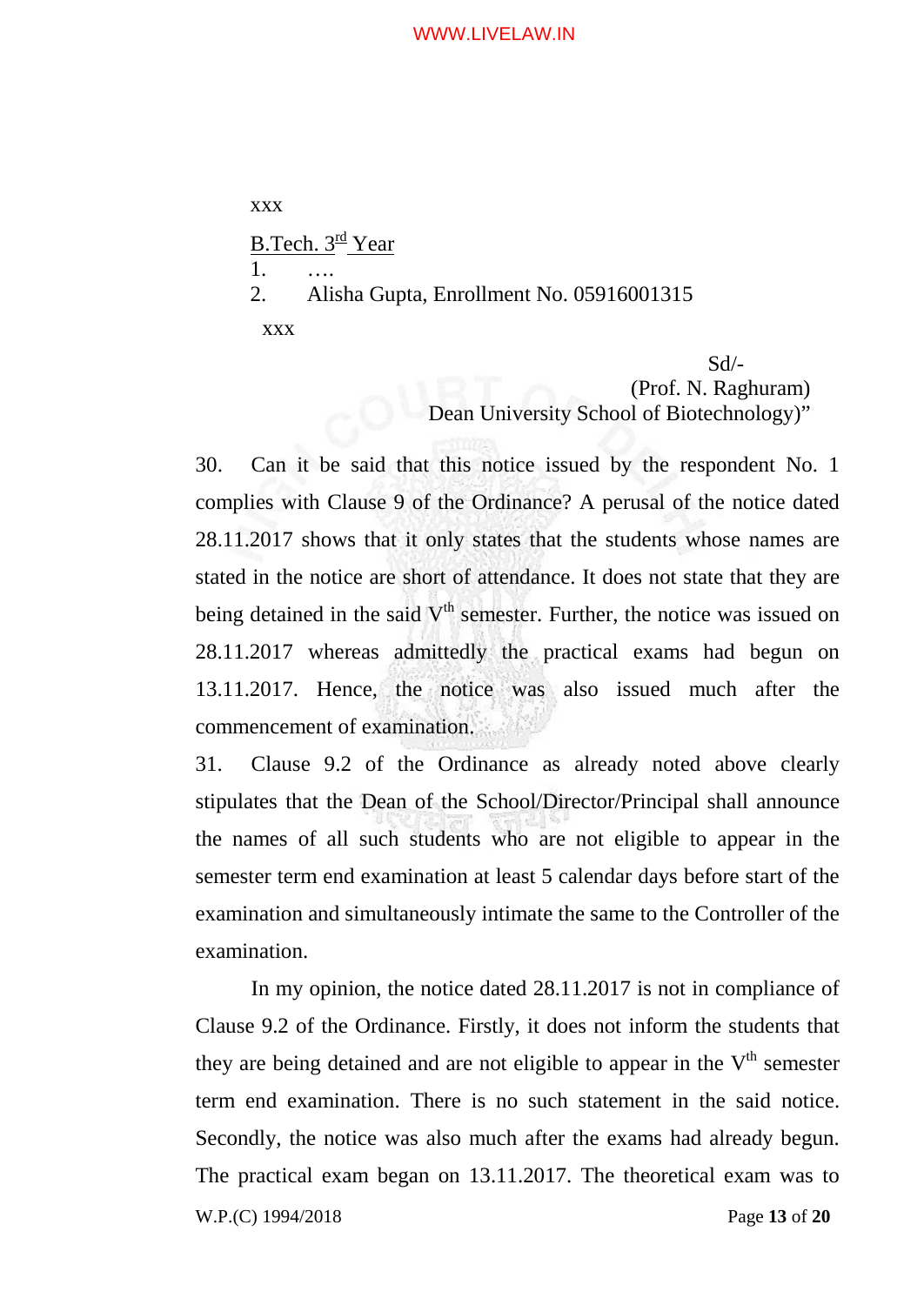begin on 01.12.2017 i.e. the notice does not give five calendar days notice as stipulated for the theoretical exam also.

32. I may note the events that took place after 28.11.2017. In response to the aforesaid notice dated 28.11.2017, the petitioner and four other students wrote a representation on 29.11.2017 to the Vice Chancellor of respondent No. 1. The reasons for shortage of attendance were pointed out. Thereafter, as noted above, they also made a claim that they had lost the admit cards and got duplicate admit cards issued and appeared in the V<sup>th</sup> semester examination. Thereafter, as their names continued to be reflected in the attendance sheet for the VI<sup>th</sup> semester, they attended the classes for the VI<sup>th</sup> semester till 31.01.2018 when a notice dated 30.01.2018 was placed on the board stating that they have been detained.

33. In my opinion, the subsequent facts as noted above which took place after the notice dated 28.11.2017 do not change the situation in any manner whatsoever.

34. It is settled position of law that where a statute requires a particular act to be done in a particular manner then such act has to be done in that manner only and no other manner. Reference in this context may be had to the judgment of the Supreme Court in the case of *Surat Singh (Dead) vs. Sri Bhagwan & Ors., (2018) 4 SCC 562* where the Supreme Court held as follows:-

"32. It is a settled principle of rule of interpretation that whenever a statute requires a particular act to be done in a particular manner then such act has to be done in that manner only and in no other manner. (See *Interpretation of Statutes* by G.P. Singh, 9th Edn., p. 347 and *Baru Ram* v. *Prasanni* [*Baru Ram* v. *Prasanni*, AIR 1959 SC 93] .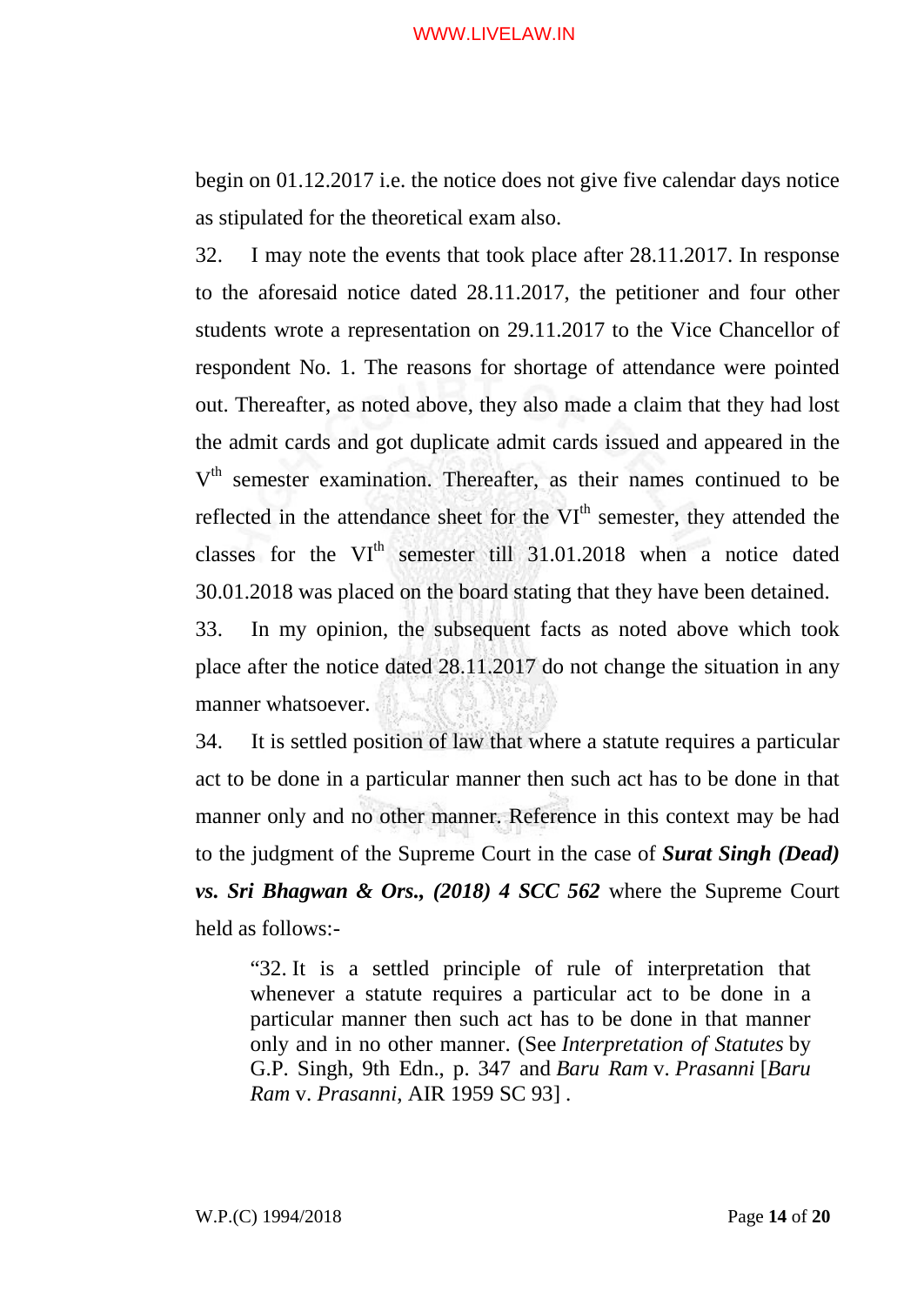35. In my opinion the above statutory provision has to be complied with strictly. This is so as the said stipulation of giving 5 calendar days advance notice to the students before start of examination informing them that they are not eligible to appear in the semester examination is a stipulation for the benefit of the students. It brings certainty to the procedure for stopping a student from sitting in an examination on the grounds of shortage of attendance. It is manifest from the events that have been stated above that the respondent failed to comply with the said provision of Clause 9.2 of the Ordinance in question.

36. There is another fact which I cannot ignore. This court on 01.03.2018 passed an order stating that the petitioners have made out a prima facie case and directed stay of the impugned order dated 30.01.2018. The petitioners were permitted to appear in the classes and ensuring exam for the VI<sup>th</sup> Semester. Similarly, by interim order dated 22.11.2018, the petitioners were allowed to appear in the examination for the VII<sup>th</sup> semester for the course in question. I am told that the petitioners have also appeared in the VIII<sup>th</sup> semester exam and have completed the course. Their exams results have however not been declared yet. Hence, the petitioners have completed the courses and have attended classes and have given the necessary exams. If no relief is granted to the petitioners despite the lapses on the part of the respondent as noted above i.e. noncompliance of Clause 9 of the Ordinance, it would cause grave and irreparable injury to the petitioners. Their 3 years of effort in completing the B.Tech. examination would get wasted. They will end up losing three years.

37. In this context reference may be had to the judgment of the Division Bench of this court in the case of *University of Delhi vs. Varun*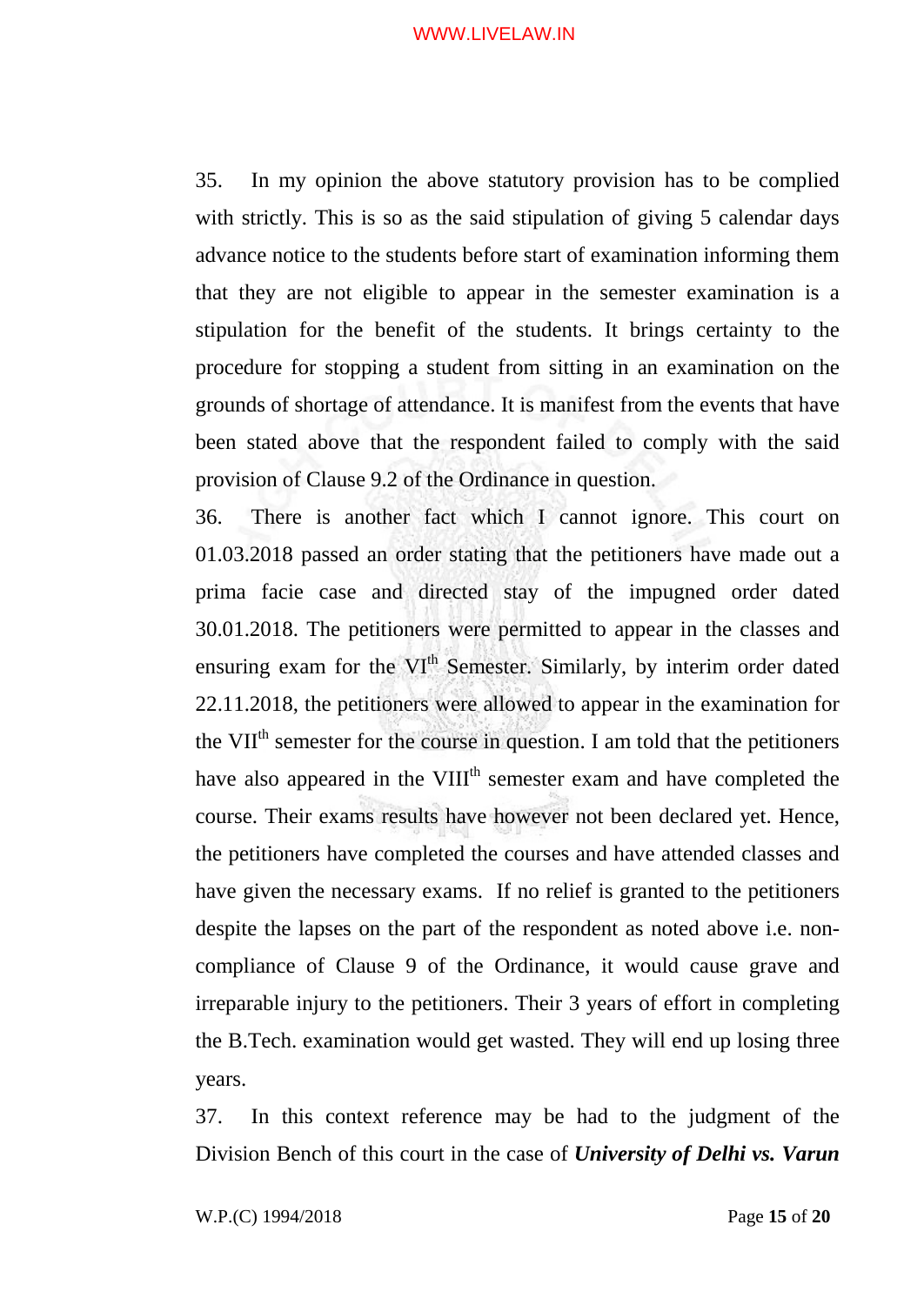*Kapur, (2011) 1790 DLT 549* where the court held as follows:-

"10. Learned Counsel for the Appellants concedes that it is too late in the day for the University to fill up the two vacant seats if Respondents are held ineligible candidates on the ground as urged by the University, notwithstanding that both of them have cleared the supplementary examination and are deemed to be candidates having obtained Graduate degree at par with the rest.

11. Why should we not be situationalist Judges and not rationalist Judges? We think we should. It is not a case where wholly ineligible persons or persons who have obtained admission by dubious means would continue as students of the University of Delhi in the Faculty of Law. If we hold against the Respondents, two seats would go a begging, and this in our opinion would be contrary to public interest and thus the compulsion of the situation compels us to be situationalist Judges and uphold the view taken by the learned Single Judge."

38. I have already held above that there is non-compliance on the part of the respondent of Clause 9.2 of the Ordinance. The respondent completely failed to announce the names of the students who were not eligible to appear in the semester exam at least 5 calendar days before the start of the examination. The petitioners were allowed to give the  $V<sup>th</sup>$ semester and thereafter, to sit in the classes in the month of January for the  $VI<sup>th</sup>$  semester. It is only on 30.01.2018 that they were stopped from further attending the VI<sup>th</sup> semester classes. The respondent cannot be allowed to ignore clause 9.2 of the Ordinance and act contrary to the same. I accordingly quash the order dated 30.01.2018 being illegal.

39. The next question that arises as what is the relief that is to be granted to the petitioners.

40. In this context, reference may be had to the judgment of a Coordinate Bench of this court in the case of *Adarsh Raj Singh & Ors. vs. Bar Council of India & Ors. (supra),* where this court held as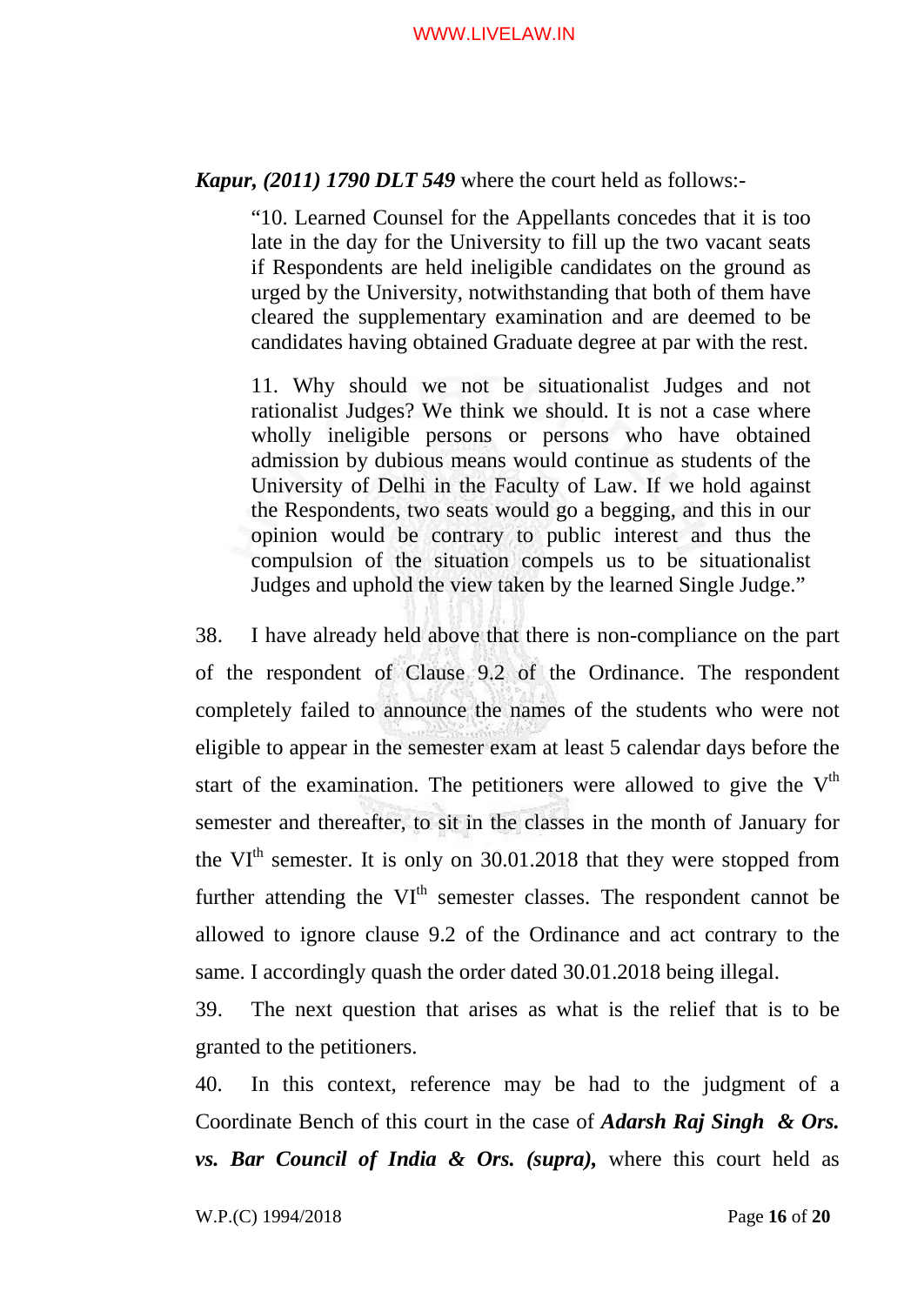follows:-

"41. However, in light of the aforementioned infractions on part of the Faculty of Law, the question which now arises for consideration concerns the nature of reliefs that may be granted to the petitioners in the present batch of writ petitions. I am of the considered view that, in the facts of the present case, it is not sufficient for this Court to stop at merely declaring that the Faculty of Law has, by failing or neglecting to hold the prescribed mandatory minimum number of class hours, illegally infringed its students' legitimate expectations to have an adequate opportunity to meet the prescribed mandatory attendance criteria. It is a settled legal position that Article 226 of the Constitution of India confers wide powers on this Court to grant such consequential reliefs as may be necessary in the interests of justice to meet the peculiar circumstances of every case. I am of the view that in the facts of the present case, the failure to exercise this power will inevitably result in the grant of an incomplete relief with no real remedy being awarded to the Petitioners, who have not only been illegally detained from giving their end-semester examinations but have also been deprived of their statutory right to attend a certain minimum number of class hours during the course of the Concerned Semester. At this stage, it may be appropriate to refer to the decision in the case of State of Madhya Pradesh v. Bhailal Bhai [MANU/SC/0029/1964 : (1964) 6 SCR 261], wherein the Supreme Court has expounded the legal position concerning the power of this Court to effect the redressal of rights that have been illegally infringed, by granting suitable consequential reliefs. For the sake of ready reference, the relevant paragraph 15 of the decision of the Supreme Court in Bhailal Bhai (supra) has been reproduced hereinbelow:-

"15. We see no reason to think that the High Courts have not got this power. If a right has been infringed -- whether a fundamental right or a statutory right -- and the aggrieved party comes to the court for enforcement of the right it will not be giving complete relief if the court merely declares the existence of such right or the fact that that existing right has been infringed. Where there has been only a threat to infringe the right, an order commanding the Government or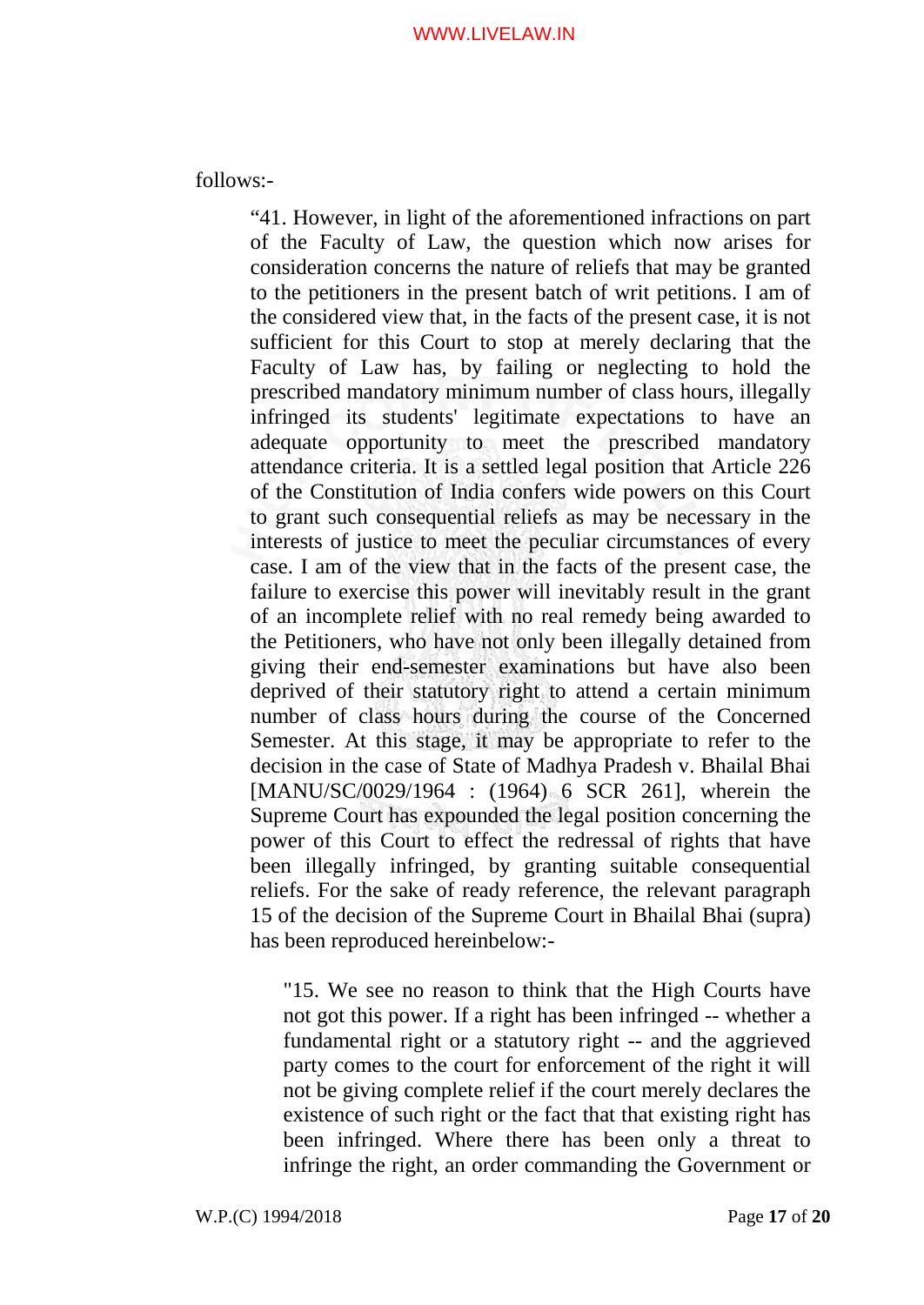other statutory authority not to take the action contemplated would be sufficient. It has been held by this Court that where there has been a threat only and the right has not been actually infringed an application under Article 226 would lie and the courts would give necessary relief by making an order in the nature of injunction. It will hardly be reasonable to say that while the court will grant relief by such command in the nature of an order, of injunction where the invasion of a right has been merely threatened the court must still refuse, where the right has been actually invaded, to give the consequential relief and content itself with merely a declaration that the right exists and has been invaded or with merely quashing the illegal order made."

42. In the present case, this Court must perform the task of balancing the binding mandate of the BCI Rules and the students' legitimate expectations to have a determinate academic schedule and an adequate opportunity to make up the shortfall in their attendance before the conclusion of an academic semester on one hand, against the Faculty of Law's plea that the students ought to have met the prescribed attendance criteria vis-à-vis the lectures actually delivered. I am of the opinion that the only way the aforementioned concerns can be balanced in the facts of present case is by directing the Faculty of Law to conduct as many extra classes as may be necessary for it to meet the mandatory standards prescribed under the BCI Rules. Such a direction will not only be in consonance with the mandate of the Bar Council of India, which the Faculty of Law was bound to comply with as per the stand of Bar Council of India itself, but will also ensure that not only the Petitioners but also other similarly placed students who could not attend classes due to legitimate reasons, including medical concerns, are not held ineligible only because the Faculty of Law did not hold the statutorily prescribed mandatory minimum number of class hours and working days.

43. In fact, I find that a similar direction was also given by the Karnataka High Court, though in slightly different circumstances, in its decision dated 14.06.2012 in the case of Kum Radhika Garg v. The Director, Pre-University Board (Karnataka) and Anr. [WP(C) No. 5973/2012], which case has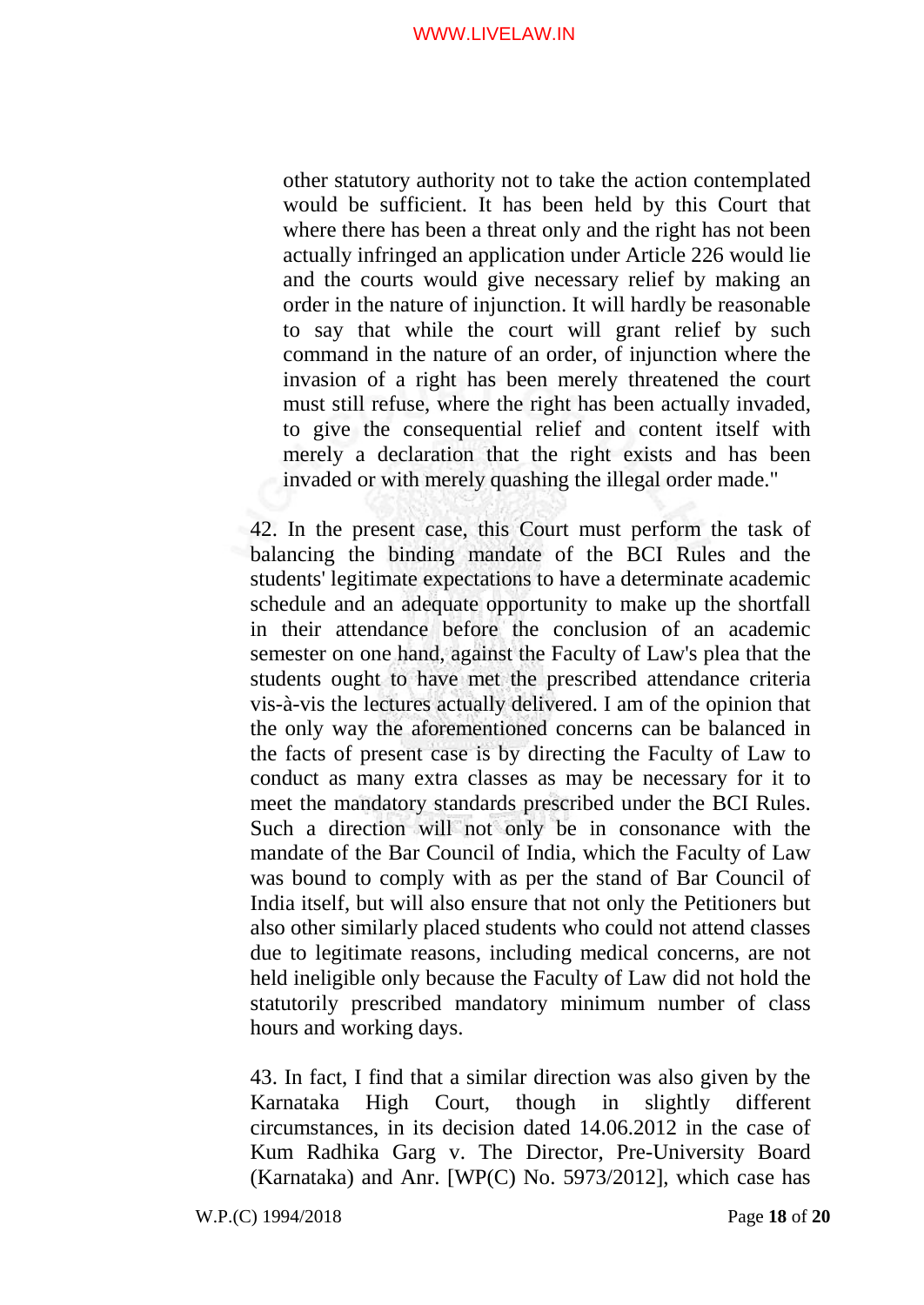been relied upon by the Petitioners. In Kum Radhika Garg (supra), a Single Judge of the Karnataka High Court, while placing reliance on the decision of the Supreme Court in State of Tamil Nadu and Anr. v. S.V. Bratheep (Minor) and Anr. [MANU/SC/0228/2004 : (2004) 4 SCC 513], directed the respondents therein to conduct extra-classes for the petitioner in that case, so as to enable her to make up the deficiency in her attendance. The relevant paragraph 27(a) of the decision dated 14.06.2012 in the case of Kum Radhika Garg (supra) reads as under:-

"21. To meet the ends of justice, I dispose of this petition with the following order:-

a) The second respondent is directed to hold the special classes for the petitioner from morning till evening on all the days including Saturdays, Sundays and public holidays till the date of the commencement of the supplementary examination. In giving this direction, I am fortified by a Division Bench judgment of Madras High Court, as extracted in the Hon'ble Supreme Court's judgment in the case of STATE OF TAMIL NADU AND ANOTHER V. SV. BRATHEEP (MINOR) AND ANOTHER reported in MANU/SC/0228/2004: (2004) 4 SCC 513, while examining the issue of eligibility to admission. The relevant portion of the said judgment is extracted hereinbelow:

"3. Since the learned counsel appearing for Anna University pointed out that admissions at this late juncture are likely to affect the University Attendance Regulations, we also direct that the shortage in the attendance of such students shall be compensated by holding special classes on Saturdays, Sundays and other holidays. Learned counsel appearing on behalf of the engineering institutions have undertaken that teaching staff who are engaged for holding such special classes shall be paid extra and that no amount shall be collected by the institutions from the students."

41. The relief as moulded in the above judgment appears to be appropriate. Accordingly, I direct the respondents to declare the result of